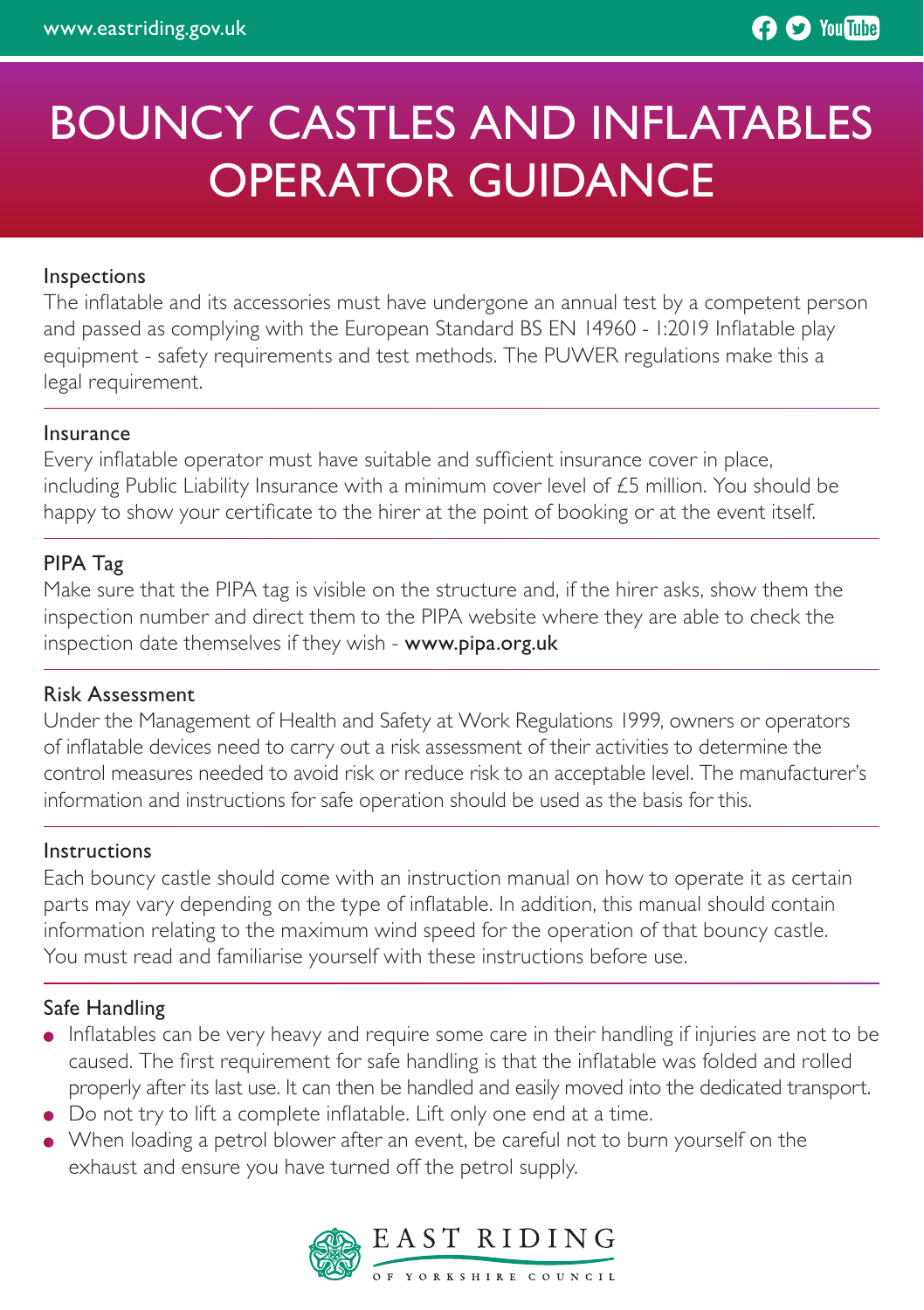# SETTING UP OUTDOORS

### 1. Choose Your Site

- The site must be big enough to accommodate the equipment, bearing in mind the open space needed at front and sides and the length of the blow-tube.
- The site must be level or have a slope of not more than five degrees in any direction.
- The inflatable must be sited well away from possible hazards such as overhead power lines or other obstacles with hazardous projections (e.g. fences and/or trees).
- The site must be cleared of debris and sharp objects on, or embedded in, the surface.

## 2. Check the wind

- The wind-speed must be no more than Force 5 on the Beaufort scale (maximum 24 mph/ 38 km/h).
- On the morning of the event and the night before, listen carefully to the weather forecast so that you have a good idea of what wind to expect.
- On the day and during the event, you should check the wind-speed continually using an anemometer (not a Smartphone).
- Position and roll out the inflatable correctly and ensure all 'siting rules have been observed.
- Anchor the castle down temporarily. If ropes form part of the anchorage system, attach them to the anchor-points.
- The windward side of the inflatable needs to be anchored temporarily while it is inflating so drive industry standard 380mm long x 16mm wide metal anchor-stakes into the ground on the windward side and loosely tie on the windward side ropes.

# 3. Blowers

Blowers should be suitably guarded at inlet and outlet. The user should not be able to contact the blower unit. Blowers must stand 1.2m away or 2.5m away from the inflatable. Blowers should not be sited internally unless they are in a part of the structure not used for playing and out of possible contact by the user.

# 4. Inflate

- Ensure all electrical equipment is suitable for outdoor use.
- Check that you have the correct size and type of blower and attach it securely to the blow-tube.
- Switch on the blower and allow the inflatable to inflate fully.

### 5. Anchorage in an impact area

- Anchor the inflatable down permanently using every anchorage point on the inflatable
- The metal stakes should be driven into the ground slightly inclined away from the inflatable and the ropes or webbings should not be pulled too tight. The metal ground stakes must be at least 380mm long  $\times$  16mm wide, with a rounded top. They should have a welded metal 'O' or 'D' ring fitted to the end and should protrude no more than 25mm above the ground.
- Adjust the position of the blower it needs to be moved as far away from the inflatable as the blow-tube will allow and then moved forward 50mm. It must stand at least 1.2m away from a walled inflatable or 2.5m away from a flatbed.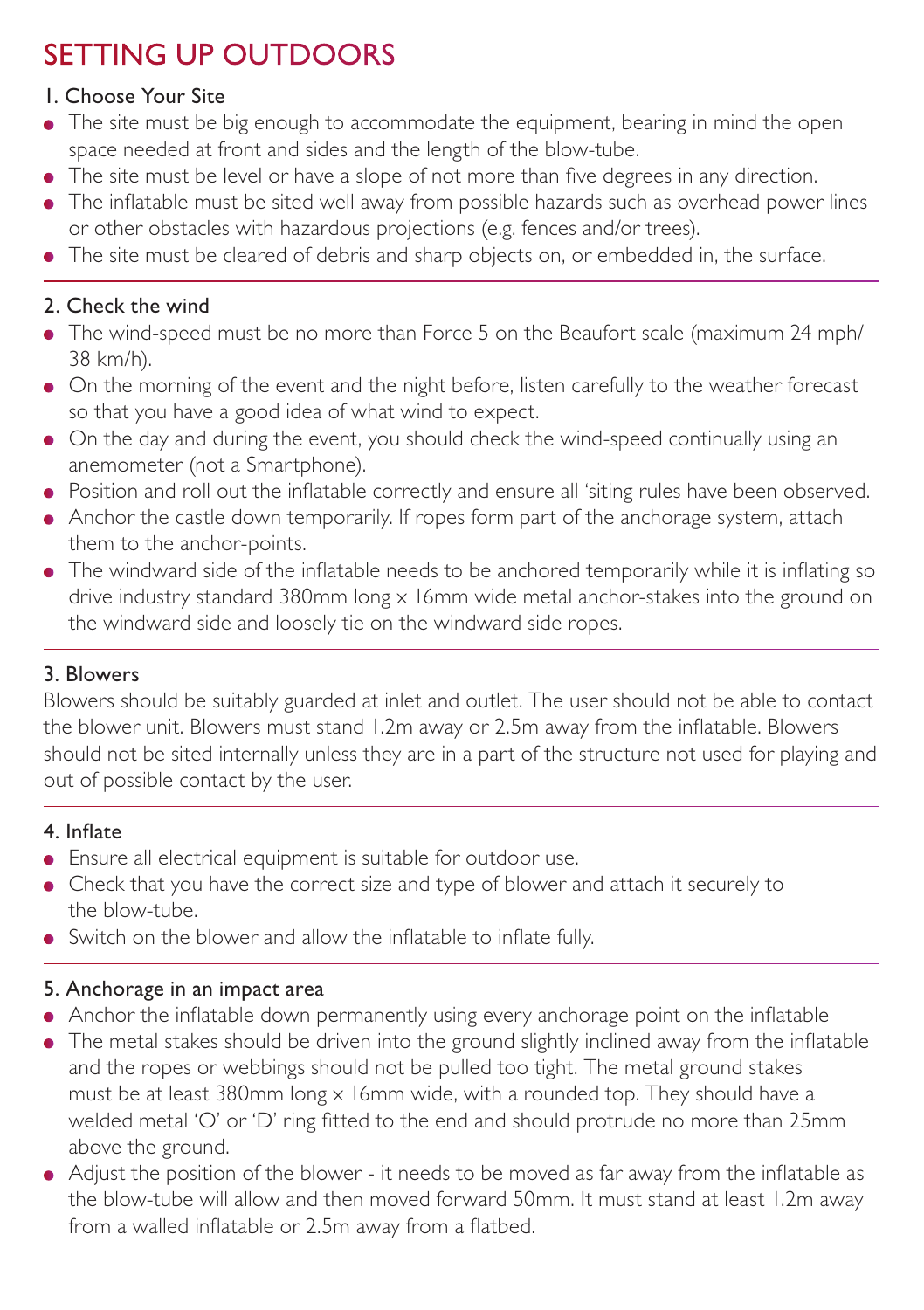### 6. Internal Pressure

- Check the working pressure you can check the pressure is sufficient inside the inflatable by using a manometer.
- If you are using a petrol engine blower, regulate the speed of the engine so that the internal pressure is not too great.
- An electric blower does not need regulating but you must use an RCD circuit breaker.
- If you are using a petrol engine blower, take great care and ensure everyone is away when you re-fuel.

### 7. Do you need mats at the entrance?

- If the grass or earth is hard you will need landing mats on the ground all around the entrance/exit. If it is soft and not abrasive, it may not be necessary to use landing mats.
- Landing mats should cover the whole area around the entrance/exit of the inflatable. They should extend out 1.2m and should be no more than 2 inches thick. The mats should not move when the inflatable is in use.

# SETTING UP OUTDOORS ON A HARD STANDING

### Anchoring

- On hard standing, you will be unable to anchor with stakes driven into the ground.
- Use ballast with anchor-points each weighing at least 163kg and with suitable fixings to attach the guy ropes. The inflatable should be tightly secured to the ground so that the wind cannot get underneath it.
- Use landing mats covering the whole of the area around the entrance/exit.
- Protect the base if the hard standing is abrasive, you must use a groundsheet under the inflatable.
- Keep the blower still and in position by standing it on a rubber mat.

# SETTING UP INDOORS

- Check the site is suitable that there is enough floor-space on which the inflatable can stand with its blowtube fully extended and that there is plenty of space (3.5m) where the users get on and off.
- The height of the ceiling must be sufficient to allow the inflatable to inflate fully without touching and high enough to prevent users from touching the ceiling or any other fittings such as lights.
- Does the inflatable need anchoring? Even indoors the inflatable could move across the floor and it could overturn.
- Sideways movement can be counteracted by placing rubber mats under the inflatable.

### Protecting the base

If the floor is not abrasive, there will be no need to use a groundsheet under the inflatable.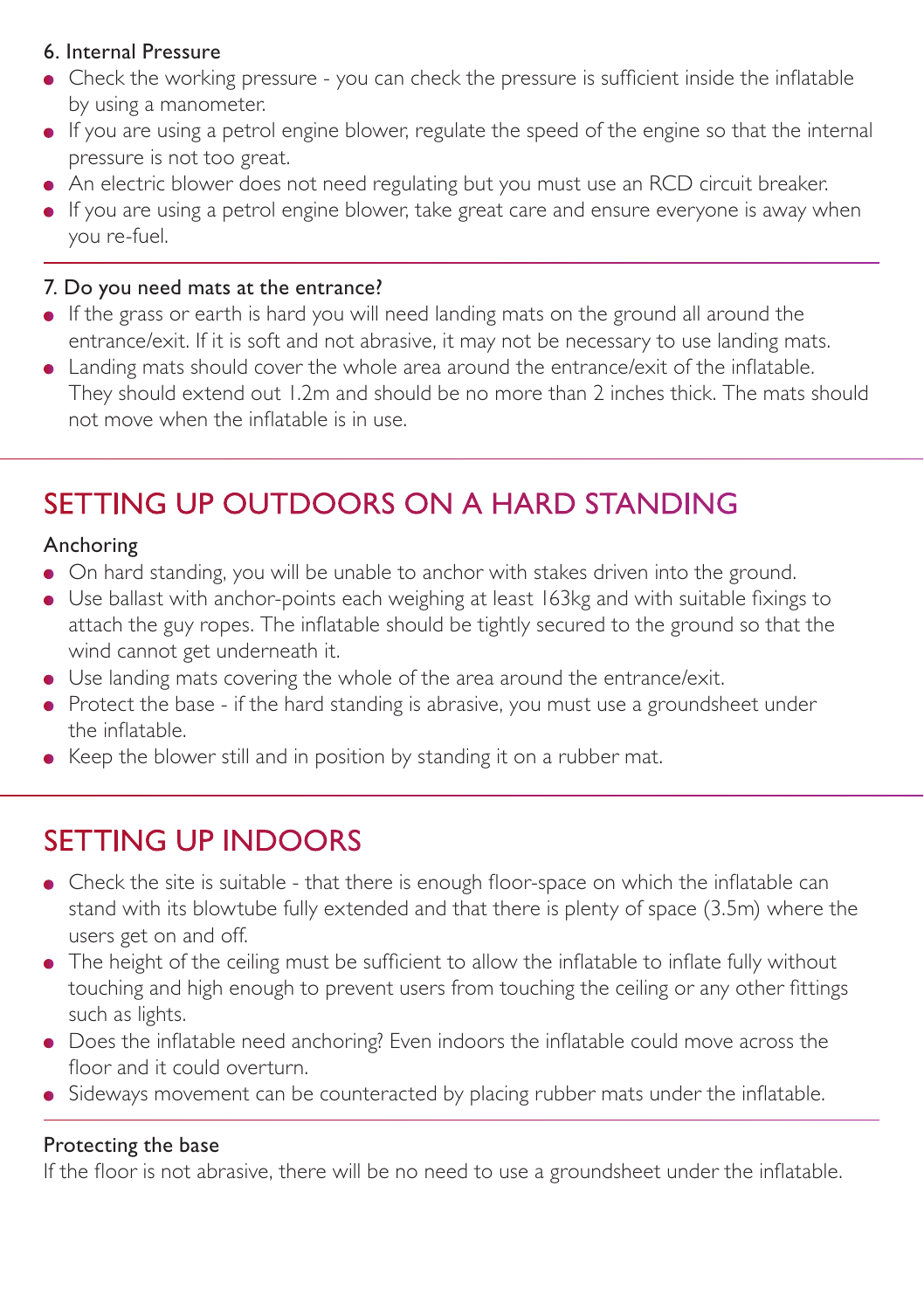### Landing mats

You will need to use landing mats to cover the whole of the impact area.

### Where is the impact area?

The impact area is the area of ground immediately next to any open side of the inflatable and it extends to 1.2m away

# ROUTINE INSPECTION

When the inflatable is ready, complete a routine inspection sheet, sign it, date it and keep it safe.

### Here are the main items you should now check again:

- 1. The site is level enough? No overhead wires/trees? Plenty of clear space around the inflatable?
- 2. AII of the anchorages are in place and secure?
- 3. Landing mats, if needed, are in position?
- 4. No significant rips or holes in the fabric and seams?
- 5. Internal pressure sufficient?
- 6. Correct blower?
- 7. Firmly connected to the blow-tube?
- 8. Blow-tube at its furthest extent; less than 50mm?
- 9. No exposed electrical parts or wires?
- 10. No damage to switches, plugs, sockets?
- 11. Cables routed out of harm's way?
- 12. Mesh guards intact on the blower?
- 13. Petrol cap on?
- 14. Petrol can in its secure store hidden from view?
- 15. All electrical equipment is suitable for outdoor use?
- 16. Electrical reels fully unwound?

Correct any faults before allowing the inflatable to be used.

Repairs must not be carried out while the equipment is being used.

# **OPERATING**

### 1. Who's who?

Operators and attendants need to be identifiable and the operator needs to carry a visible whistle if supervising the inflatable during use at a private home or event.

### 2. Establish a system of use

If you are managing and supervising the inflatable, first establish the maximum number and maximum height of users which is prominently shown on the inflatable so that everyone can see it.

- Work out a system whereby the users can be 'put on' in a controlled and safe manner and use a timer that everyone can see and hear.
- Brief the hirer if you are leaving the inflatable on the system of use and how to contact you in an emergency.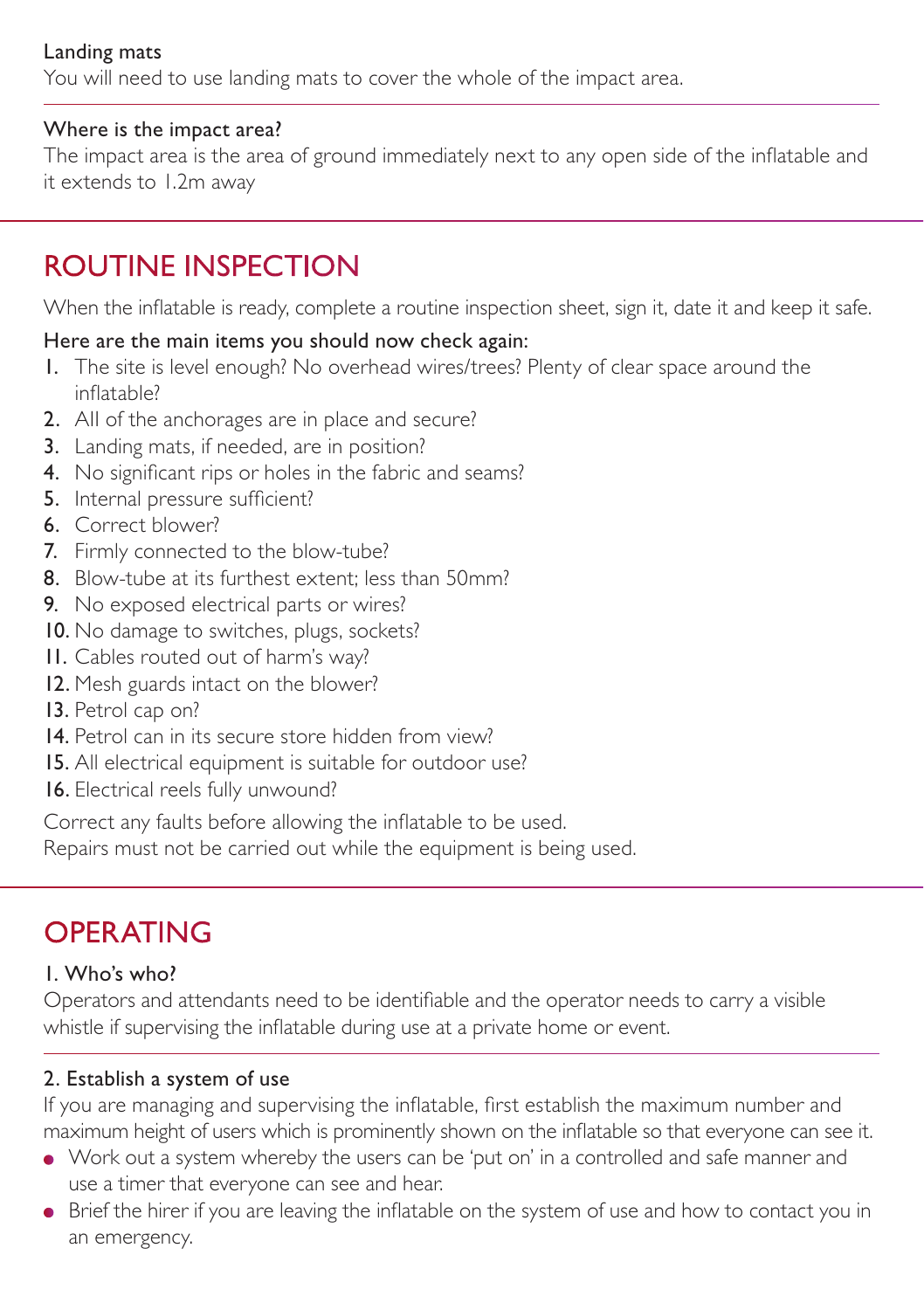- $\bullet$  Keep the 3.5m in front of the entrance/exit clear of coats, shoes, bags, money glasses etc.
- Separate users into groups of approximately the same height, up to the maximum height to go on together.
- After a couple of hours, it's policy to close the castle for five minutes:
	- 1. To take a breather.
	- 2. To top up the petrol in the blower.
	- 3. To check that the anchorages are still secure.
	- 4. To empty money out of the cash-bag which is growing heavy.
	- 5. To check that everything else is still good anchorages, fence, etc.

### 3. Handover to the hirer

If you are leaving the private event, you must brief the person who has hired the inflatable and complete a thorough handover. This must include your contact details in case of an emergency and run through the following points with them before leaving. This is very important.

- 1. Exercise constant supervision Research shows that 73 per cent of adults in the UK don't know that they are fully responsible for users on the inflatable after you leave. It is very important for the safety of the users that a responsible adult (16 years of age or over and able to exercise some authority over the users) supervises the use of the inflatable all of the time it is in use.
- 2. The hirer must admit users in a controlled and safe manner.
- 3. The hirer must also restrict the maximum height of user and the maximum number of users.
- 4. The hirer must separate users into groups of approximately the same height.
- 5. Ensure the users remove shoes, necklaces, gum, bags, purses, and anything hard or sharp.
- 6. The hirer must also ask spectacle wearers if they can manage without if not, warn the other users.
- 7. The hirer should ensure the surrounding area is kept clear.
- 8. The hirer must stop users from playing on the step or playing too roughly.
- 9. The hirer must tell users not to do somersaults or climb or hang on the containing walls.
- 10. The hirer must contact you in the event of an accident or injury.

### 4. Emergencies

- In the event of a power failure, blow whistle and shout 'STOP'. Then assist each user to get off.
- Immediately investigate the problem if it is a quick solution then the castle can inflate, and users get on again.
- In the event of a storm or squall blowing up where the wind feels too strong, stop the session, and check the wind speed with your anemometer.
- Get the castle deflated as quickly as possible and resume when the bad weather has passed. Use of the castle in light rain or drizzle is possible if the castle is fitted with a shower-cover which keeps the bouncing surface dry. However, if the bouncing surface gets wet, stop the session as slipping and sliding users can injure themselves and others.
- In the event of an injury to a user on the castle, stop the users bouncing immediately and investigate the injury.
- If it is a minor injury such as a bruise, get the user off while he/she recovers.